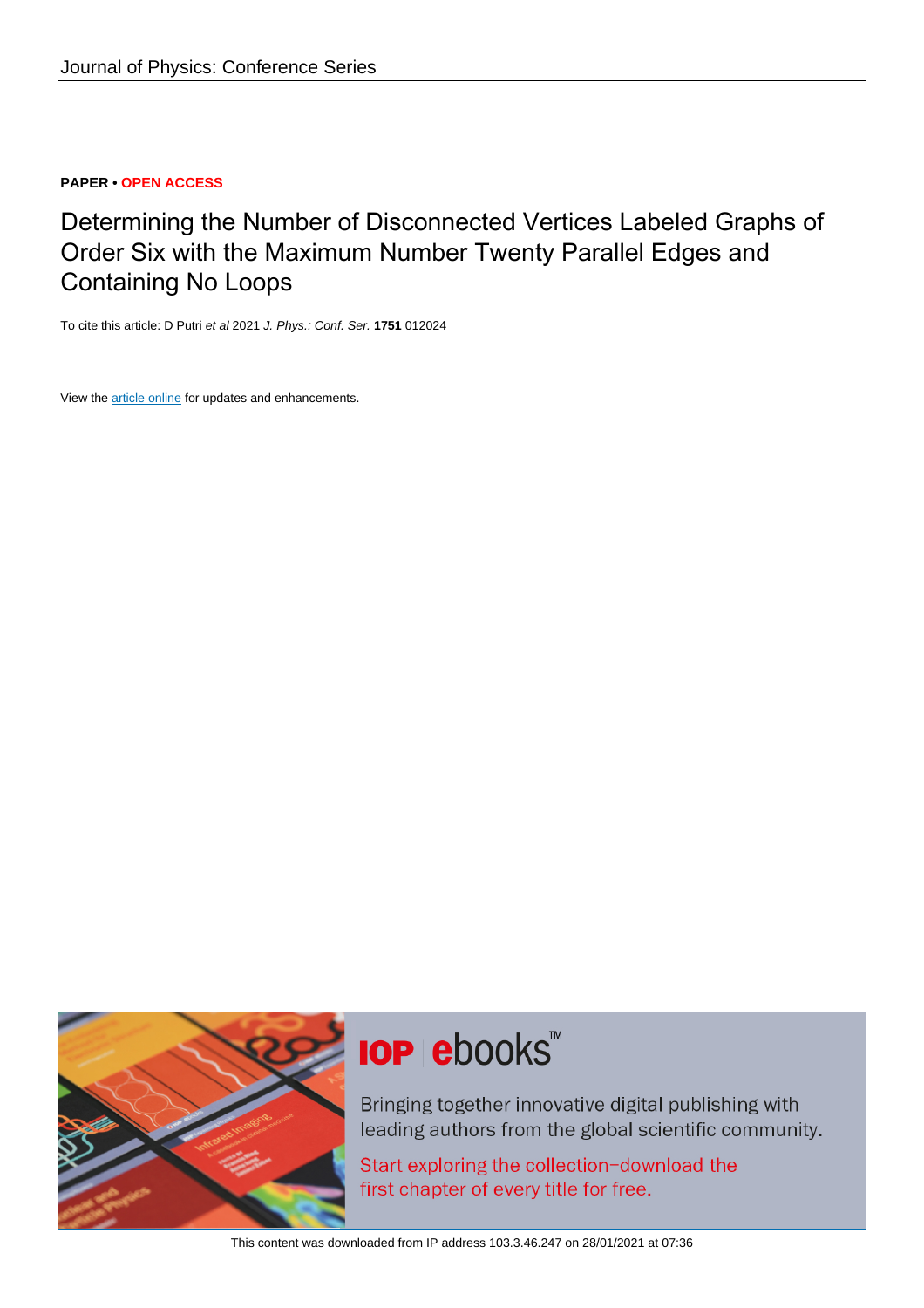# **Determining the Number of Disconnected Vertices Labeled Graphs of Order Six with the Maximum Number Twenty Parallel Edges and Containing No Loops**

**D Putri**<sup>1</sup> **, Wamiliana**<sup>2</sup> **, Fitriani**3\***, A Faisol**<sup>4</sup> **, K S Dewi**<sup>5</sup>

1,2,3,4,5 Department of Mathematics, Faculty of Mathematics and Natural Sciences, Universitas Lampung, Jl. Sumantri Brojonegoro No 1, Bandar Lampung, Indonesia

email:desianaputri189@gmail.com<sup>1</sup>,wamiliana.1963@fmipa.unila.ac.id<sup>2</sup>, fitriani.1984@fmipa.unila.ac.id<sup>3</sup>, ahmadfaisol@fmipa.unila.ac.id<sup>4</sup>, ksylfia@gmail.com<sup>5</sup>

**Abstract.** If there exist two vertices on a given graph that are not connected by a path, then we call that graph is disconnected. Given a graph with *n* vertices and *m* edges, then a lot of graphs can be constructed. In this paper, we discuss the number of disconnected vertices labeled graphs of order six  $(n = 6)$  with the maximum number of parallel edges is twenty. Moreover, a maximum number of edges that connect different pair of vertices is ten (parallel edges are counted as one) and containing no loops (isomorphic graphs are counted as one).

**Keyword:** counting graph, disconnected graph, vertices labelled graph.

#### **1. Introduction**

Historically, graph enumeration had been done by Cayley in 1874 [1]. Cayley used the concept of tree in his way to enumerating the number of the isomer of hydrocarbon  $C_nH_{2n+2}$  [2]. The basic concept of labeling and the enumerating graph was given by Harary and Palmer [3]. There are many ways to construct the disconnected graph of order *n*, *m* edges, and *t* edges that connecting the different pairs of vertices. In 2016, the number of disconnected vertices labeled graphs containing no parallel edges is observed [4], and in 2017, the number of disconnected vertices labeled graph of order maximum four is discussed [5]. Wamilana et al. continued their research to determine the number of connected vertices labeled graph of order five with the maximum number of parallel edges is five and containing no loops [6].

In this paper, we give the general form of the number of disconnected vertices labeled graphs of order six (n = 6), m edges, and t edges that connecting different pairs of vertices, with  $1 \le m \le 20$ ,  $1 \le t \le 10$ , and containing no loops (isomorphic graphs are counted as one).

Content from this work may be used under the terms of theCreative Commons Attribution 3.0 licence. Any further distribution of this work must maintain attribution to the author(s) and the title of the work, journal citation and DOI. Published under licence by IOP Publishing Ltd 1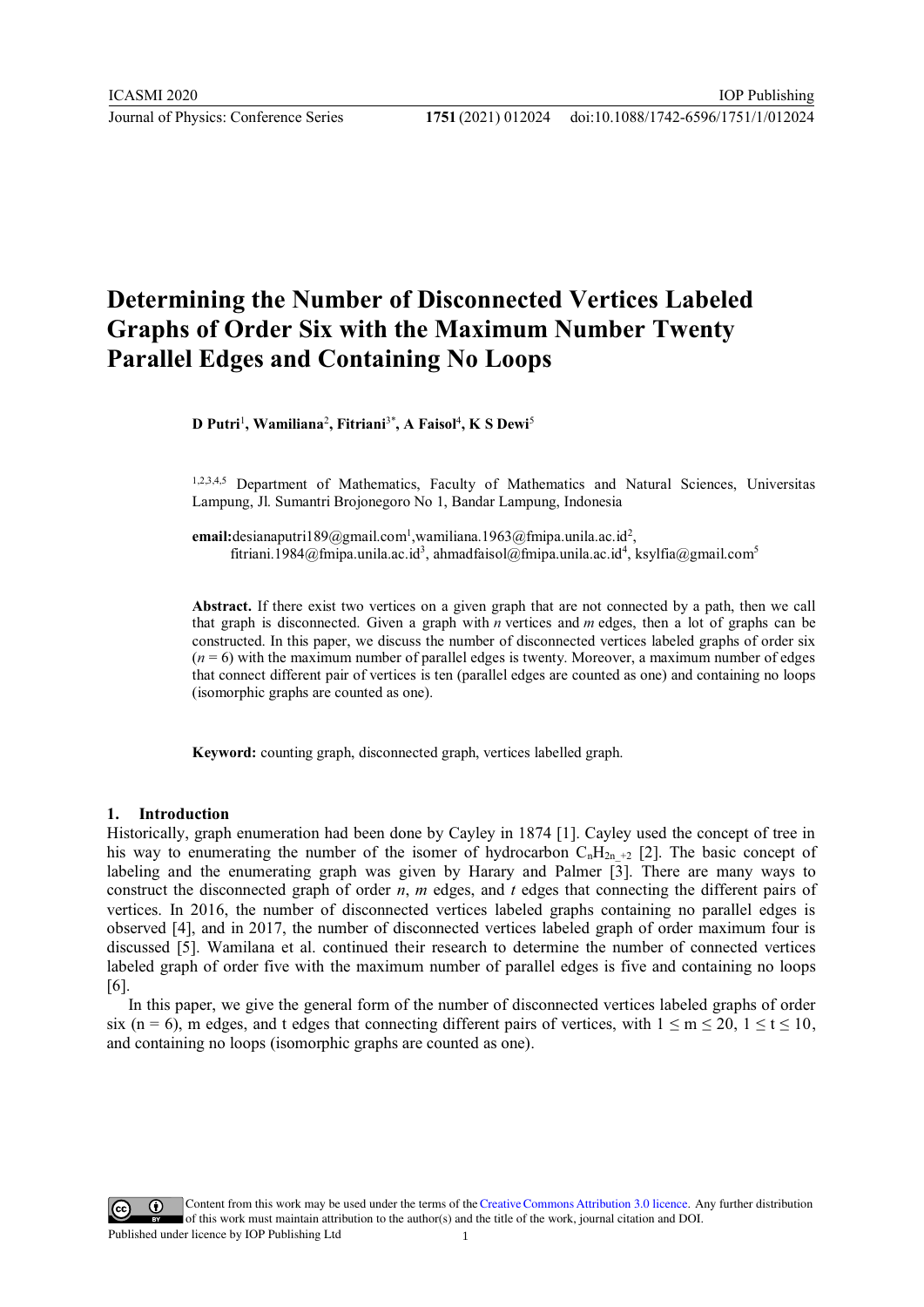#### ICASMI 2020

Journal of Physics: Conference Series **1751** (2021) 012024

# **2. Construction and Observation**

Given a graph G of order six ( $n = 6$ ) with m edges,  $1 \le m \le 20$ , and the number of edges that connect the different vertices or points is *t* (the number of parallel edges that connect the same pair of points is counted as one), with  $1 \le t \le 10$ . Some of the patterns of a disconnected graph of order 6, *m* edges and *t* edges are given in the following table:

**Table 1.** The number of disconnected graph with  $n = 6$ , with  $1 \le m \le 20$ ,  $1 \le t \le 10$ .



The following table shows the number of disconnected graph or order six ( $n = 6$ ),  $m$  edges, and  $t$  edges that connecting the different pair of vertices, with  $1 \le t \le 5$ .

|                  | The numbers of disconnected graphs |         |       |         |         |
|------------------|------------------------------------|---------|-------|---------|---------|
| $\boldsymbol{m}$ | $t=1$                              | $t = 2$ | $t=3$ | $t = 4$ | $t = 5$ |
| 1                | 15                                 | -       |       |         |         |
| $\overline{c}$   | 15                                 | 105     |       |         |         |
| 3                | 15                                 | 210     | 365   |         |         |
| 4                | 15                                 | 315     | 1095  | 975     |         |
| 5                | 15                                 | 420     | 2190  | 3900    | 957     |
| 6                | 15                                 | 525     | 3650  | 9750    | 4785    |
| $\overline{7}$   | 15                                 | 630     | 5475  | 19500   | 14355   |
| 8                | 15                                 | 735     | 7665  | 34125   | 33495   |
| 9                | 15                                 | 840     | 10220 | 54600   | 66990   |
| 10               | 15                                 | 945     | 12140 | 81900   | 120582  |
| 11               | 15                                 | 1050    | 16425 | 117000  | 200970  |
| 12               | 15                                 | 1155    | 20075 | 160875  | 315810  |
| 13               | 15                                 | 1260    | 24090 | 214500  | 473715  |
| 14               | 15                                 | 1365    | 28470 | 278850  | 315810  |
| 15               | 15                                 | 1470    | 33215 | 354900  | 957957  |
| 16               | 15                                 | 1575    | 38325 | 443625  | 1306305 |
| 17               | 15                                 | 1680    | 43800 | 546000  | 1741740 |
| 18               | 15                                 | 1785    | 49640 | 663000  | 2277660 |

**Table 2.** The number of disconnected graph with  $n = 6$ , with  $1 \le m \le 20$ ,  $1 \le t \le 5$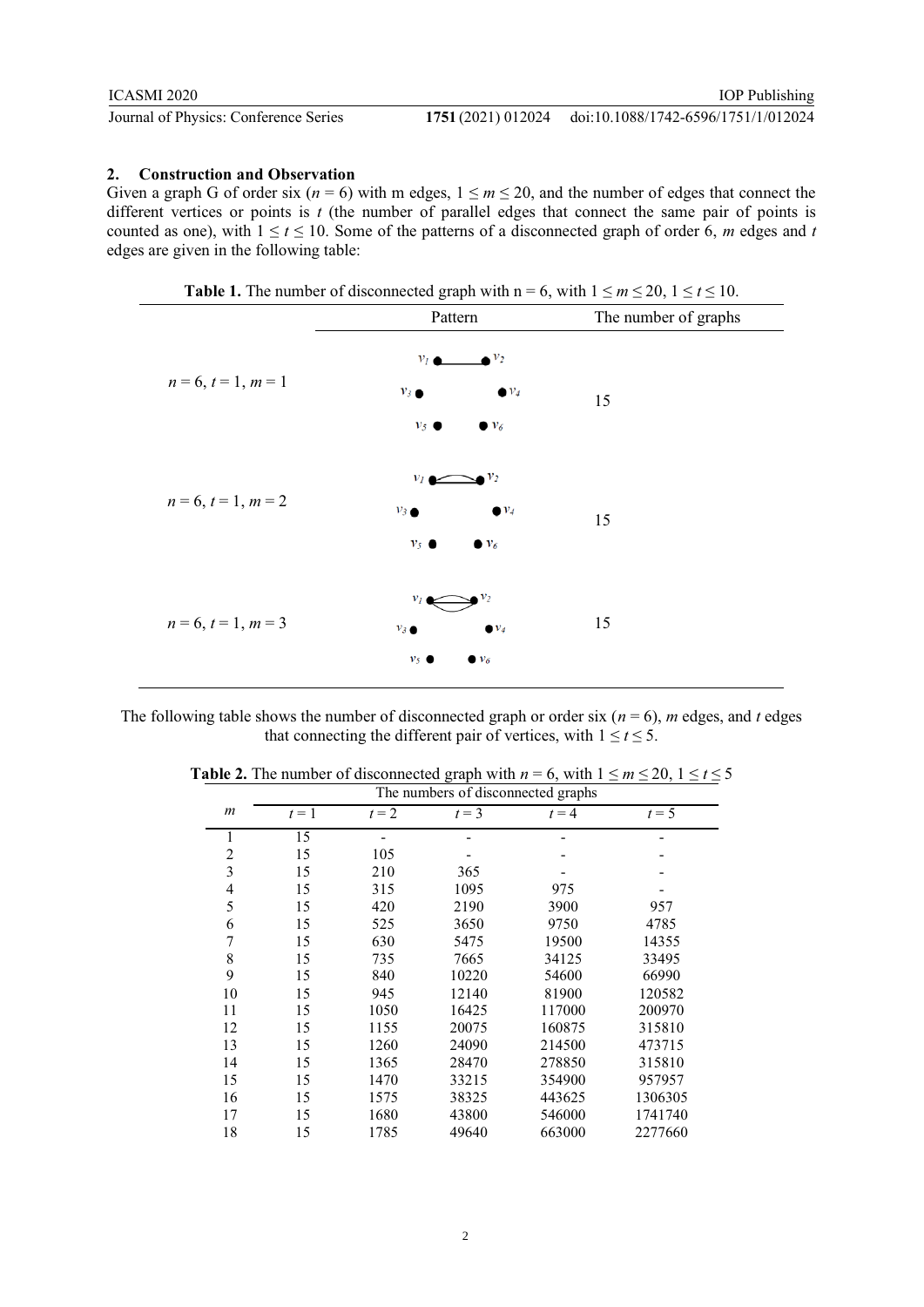| ICASMI 2020                           |    |    |      |                    |  |        | <b>IOP</b> Publishing |                                     |
|---------------------------------------|----|----|------|--------------------|--|--------|-----------------------|-------------------------------------|
| Journal of Physics: Conference Series |    |    |      | 1751 (2021) 012024 |  |        |                       | doi:10.1088/1742-6596/1751/1/012024 |
|                                       | 19 |    | 1890 | 55845              |  | 795600 | 2928420               |                                     |
|                                       | 20 | 15 | 1995 | 62415              |  | 944775 | 3709332               |                                     |

The following table shows the number of disconnected graph or order six ( $n = 6$ ),  $m$  edges, and  $t$  edges that connecting the different pair of vertices, with  $6 \le t \le 10$ .

|    | The numbers of disconnected graphs |          |          |         |          |
|----|------------------------------------|----------|----------|---------|----------|
| m  | $t=6$                              | $t = 7$  | $t = 8$  | $t = 9$ | $t = 10$ |
| 6  | 715                                |          |          |         |          |
| 7  | 4290                               | 345      |          |         |          |
| 8  | 15015                              | 2415     | 210      |         |          |
| 9  | 40040                              | 9660     | 1680     | 60      |          |
| 10 | 90090                              | 28980    | 7560     | 540     | 6        |
| 11 | 180180                             | 72450    | 25200    | 2700    | 60       |
| 12 | 330330                             | 159390   | 69300    | 9900    | 330      |
| 13 | 566280                             | 318780   | 166320   | 29700   | 1320     |
| 14 | 920205                             | 592020   | 360360   | 77220   | 4290     |
| 15 | 1431430                            | 1036035  | 720720   | 180180  | 12012    |
| 16 | 2147145                            | 1351350  | 1351350  | 386100  | 30030    |
| 17 | 3123120                            | 2402400  | 2402400  | 772200  | 68640    |
| 18 | 4424420                            | 4084080  | 4084080  | 1458600 | 145860   |
| 19 | 6126120                            | 6683040  | 6683040  | 2625480 | 291720   |
| 20 | 8314020                            | 10581480 | 10581480 | 4534920 | 554268   |

**Table 3.** The number of disconnected graph with  $n = 6, 6 \le m \le 20, 6 \le t \le 10$ 

The number of disconnected graph with  $n = 6$ , with  $1 \le m \le 20$ ,  $1 \le t \le 5$  in Table 2 can be represented as follow:

|                         | The numbers of disconnected graphs |                 |                  |                  |                   |
|-------------------------|------------------------------------|-----------------|------------------|------------------|-------------------|
| $\boldsymbol{m}$        | $t=1$                              | $t=2$           | $t=3$            | $t = 4$          | $t=5$             |
| 1                       | $1 \times 15$                      |                 |                  |                  |                   |
| $\overline{c}$          | $1 \times 15$                      | $1 \times 105$  |                  |                  |                   |
| $\overline{\mathbf{3}}$ | $1 \times 15$                      | $2 \times 105$  | $1 \times 365$   |                  |                   |
| 4                       | $1 \times 15$                      | $3 \times 105$  | $3 \times 365$   | $1 \times 975$   |                   |
| 5                       | $1 \times 15$                      | $4 \times 105$  | $6 \times 365$   | $4 \times 975$   | $1 \times 957$    |
| 6                       | $1 \times 15$                      | $5 \times 105$  | $10 \times 365$  | $10 \times 975$  | $5 \times 957$    |
| $\tau$                  | $1 \times 15$                      | $6 \times 105$  | $15 \times 365$  | $20 \times 975$  | $15 \times 957$   |
| 8                       | $1 \times 15$                      | $7 \times 105$  | $21 \times 365$  | $35 \times 975$  | $35 \times 957$   |
| 9                       | $1 \times 15$                      | $8 \times 105$  | $28 \times 365$  | $56 \times 975$  | $70 \times 957$   |
| 10                      | $1 \times 15$                      | $9 \times 105$  | $36 \times 365$  | $84 \times 975$  | $126 \times 957$  |
| 11                      | $1 \times 15$                      | $10 \times 105$ | $45 \times 365$  | $120 \times 975$ | $210 \times 957$  |
| 12                      | $1 \times 15$                      | $11 \times 105$ | $55 \times 365$  | $165 \times 975$ | $330 \times 957$  |
| 13                      | $1 \times 15$                      | $12 \times 105$ | $66 \times 365$  | $220 \times 975$ | $495 \times 957$  |
| 14                      | $1 \times 15$                      | $13 \times 105$ | $78 \times 365$  | $286 \times 975$ | $715 \times 957$  |
| 15                      | $1 \times 15$                      | $14 \times 105$ | $91 \times 365$  | $364 \times 975$ | $1001 \times 957$ |
| 16                      | $1 \times 15$                      | $15 \times 105$ | $105 \times 365$ | $455 \times 975$ | $1365 \times 957$ |
| 17                      | $1 \times 15$                      | $16 \times 105$ | $120 \times 365$ | $560 \times 975$ | $1820 \times 957$ |
| 18                      | $1 \times 15$                      | $17 \times 105$ | $136 \times 365$ | $680 \times 975$ | $2380 \times 957$ |
| 19                      | $1 \times 15$                      | $18 \times 105$ | $153 \times 365$ | $816 \times 975$ | $3060 \times 957$ |
| 20                      | $1 \times 15$                      | $19 \times 105$ | $171 \times 365$ | $969 \times 975$ | $3876 \times 957$ |

**Table 4.** The number of disconnected graph with  $n = 6$ , with  $1 \le m \le 20$ ,  $1 \le t \le 5$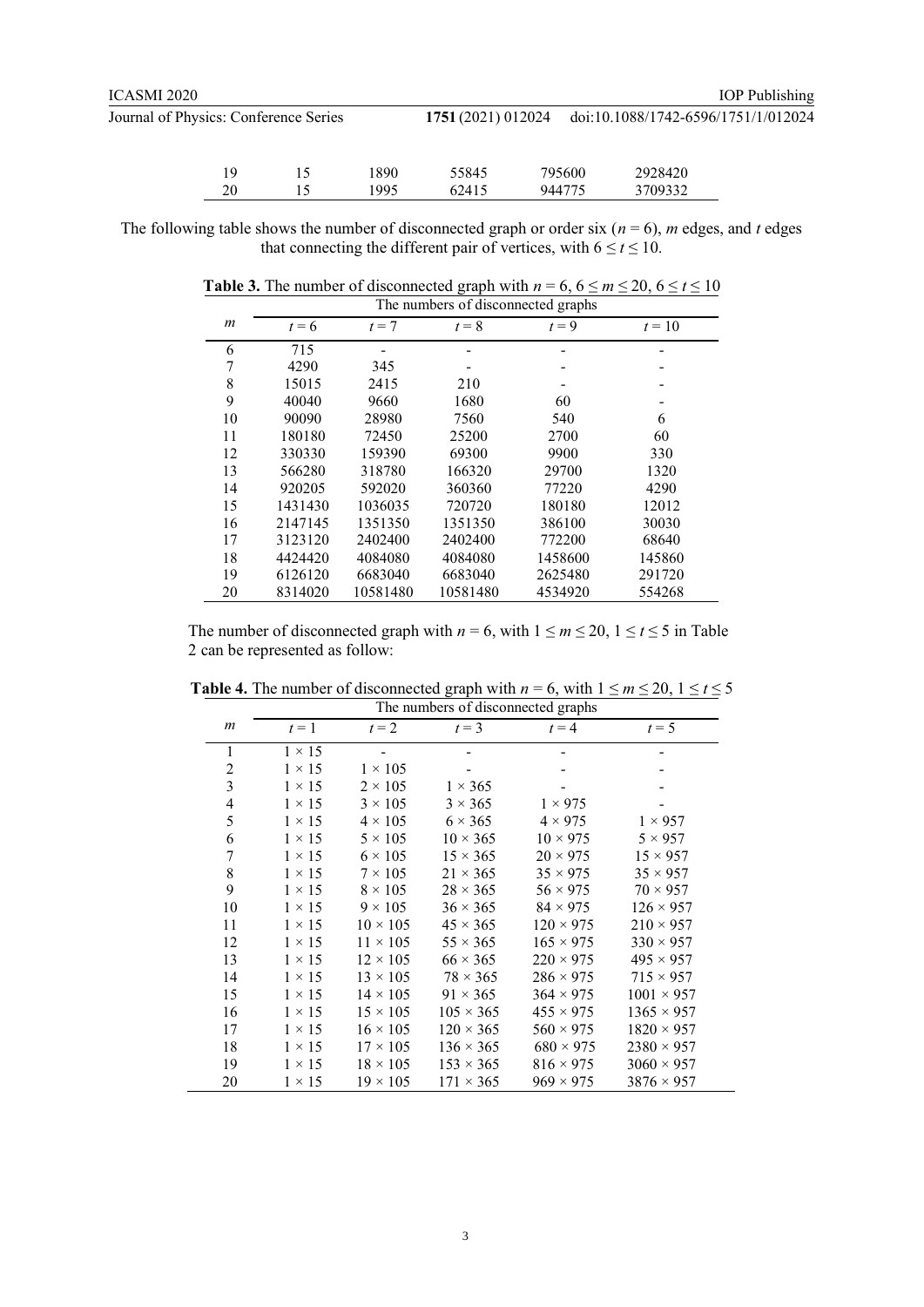IOP Publishing

The number of disconnected graph with  $n = 6$ , with  $1 \le m \le 20$ ,  $6 \le t \le 10$  in Table 3 can be represented as follow:

|                  | The numbers of disconnected graphs |                    |                    |                   |                  |
|------------------|------------------------------------|--------------------|--------------------|-------------------|------------------|
| $\boldsymbol{m}$ | $t = 6$                            | $t=7$              | $t = 8$            | $t=9$             | $t = 10$         |
| 6                | $1 \times 715$                     |                    |                    |                   |                  |
| 7                | $6 \times 715$                     | $1 \times 345$     |                    |                   |                  |
| 8                | $21 \times 715$                    | $7 \times 345$     | $1 \times 210$     |                   |                  |
| 9                | $56 \times 715$                    | $28 \times 345$    | $8 \times 210$     | $1 \times 60$     |                  |
| 10               | $126 \times 715$                   | $84 \times 345$    | $36 \times 210$    | $9 \times 60$     | $1 \times 6$     |
| 11               | $252 \times 715$                   | $210 \times 345$   | $120 \times 210$   | $45 \times 60$    | $10 \times 6$    |
| 12               | $462 \times 715$                   | $462 \times 345$   | $350 \times 210$   | $165 \times 60$   | $55 \times 6$    |
| 13               | $792 \times 715$                   | $924 \times 345$   | $792 \times 210$   | $495 \times 60$   | $220 \times 6$   |
| 14               | $1287 \times 715$                  | $1716 \times 345$  | $1716 \times 210$  | $1287 \times 60$  | $315 \times 6$   |
| 15               | $2002 \times 715$                  | $3003 \times 345$  | $3432 \times 210$  | $3003 \times 60$  | $2002 \times 6$  |
| 16               | $3003 \times 715$                  | $5005 \times 345$  | $6435 \times 210$  | $6435 \times 60$  | $5005 \times 6$  |
| 17               | $4368 \times 715$                  | $8008 \times 345$  | $11440 \times 210$ | $12870 \times 60$ | $11440 \times 6$ |
| 18               | $6188 \times 715$                  | $12376 \times 345$ | $19440 \times 210$ | $24310 \times 60$ | $24310 \times 6$ |
| 19               | $8568 \times 715$                  | $18564 \times 345$ | $31824 \times 210$ | $43758 \times 60$ | $48620 \times 6$ |
| 20               | $11628 \times 715$                 | $27132 \times 345$ | $50388 \times 210$ | $75582 \times 60$ | $92378 \times 6$ |

**Table 5.** The number of disconnected graph with  $n = 6$ ,  $6 \le m \le 20$ ,  $6 \le t \le 10$ 

#### **3. Result and Discussion**

Given a graph *G* with the number of vertex *V* is  $n = 6$ , the number of edges is *m*, with  $1 \le m \le 20$ , and the number of edges that connect the different vertices is t (the number of parallel edges that connect the same pair of vertices is counted as one), with  $1 \le t \le 10$ .

After the construction and observation, we get the following results. The disconnected vertices labelled graph with order *n*, *m* edges, and *t* edges that connect the different pairs of vertices is denoted by  $G'(p)_{n,m,t}$ . The number of  $G'(p)_{n,m,t}$  is denoted by  $N(G'(p)_{n,m,t})$ .

**Result 1.** If  $n = 6$ ,  $m = 1, 2, ..., 20$ , and  $t = 1$ , then  $N(G'(p)_{6,m,1}) = 15$ . *Proof.* Based on Tabel 4 column  $t = 1$ , we have the following sequence of number:

1, 1, 1, 1, 1, 1, 1, 1, 1, 1, 1, 1, 1, 1, 1

The sequence form polynomial of order zero, with general form  $a_m = a_0$ . For  $m = 1$ , we have  $a_m = 15$ . Therefore, the number of disconnected vertices labelled graph with  $n = 6$ ,  $m = 1, 2, ..., 20$ , and  $t = 1$  is  $N(G'(p)_{6,m,1}) = 15$ .

**Result 2.** *If*  $n = 6$ ,  $m = 2, 3, ..., 20$ , and  $t = 2$ , then  $N(G'(p)_{6,m,2}) = 105 \times C_1^{(m-1)}$ .

*Proof.* Based on Tabel 4 column  $t = 2$ , we have the following sequence of number: 1 2 3 4 5 6 7 8 9 10 11 12 13 14 15 16 17 18 19

1 1 1 1 1 1 1 1 1 1 1 1 1 1 1 1 1 1

Since the fix difference in the sequence occurs in the first order, the general form of the polynomial is

$$
a_m = a_1 m + a_0.
$$
  
By substituting  $m = 2$  and 3 to Equation (1), we have:

$$
105 = 2a_1 + a_0
$$
 (2)  

$$
210 = 3a_1 + a_0
$$
 (3)

Solving this linearly equation system, we get  $a_0 = -105$ ,  $a_1 = 105$  and hence  $N(G'(p)_{6,m,2}) = 105 \, m - 105 = 105(m-1) = 105 \times C_1^{(m-1)}$ .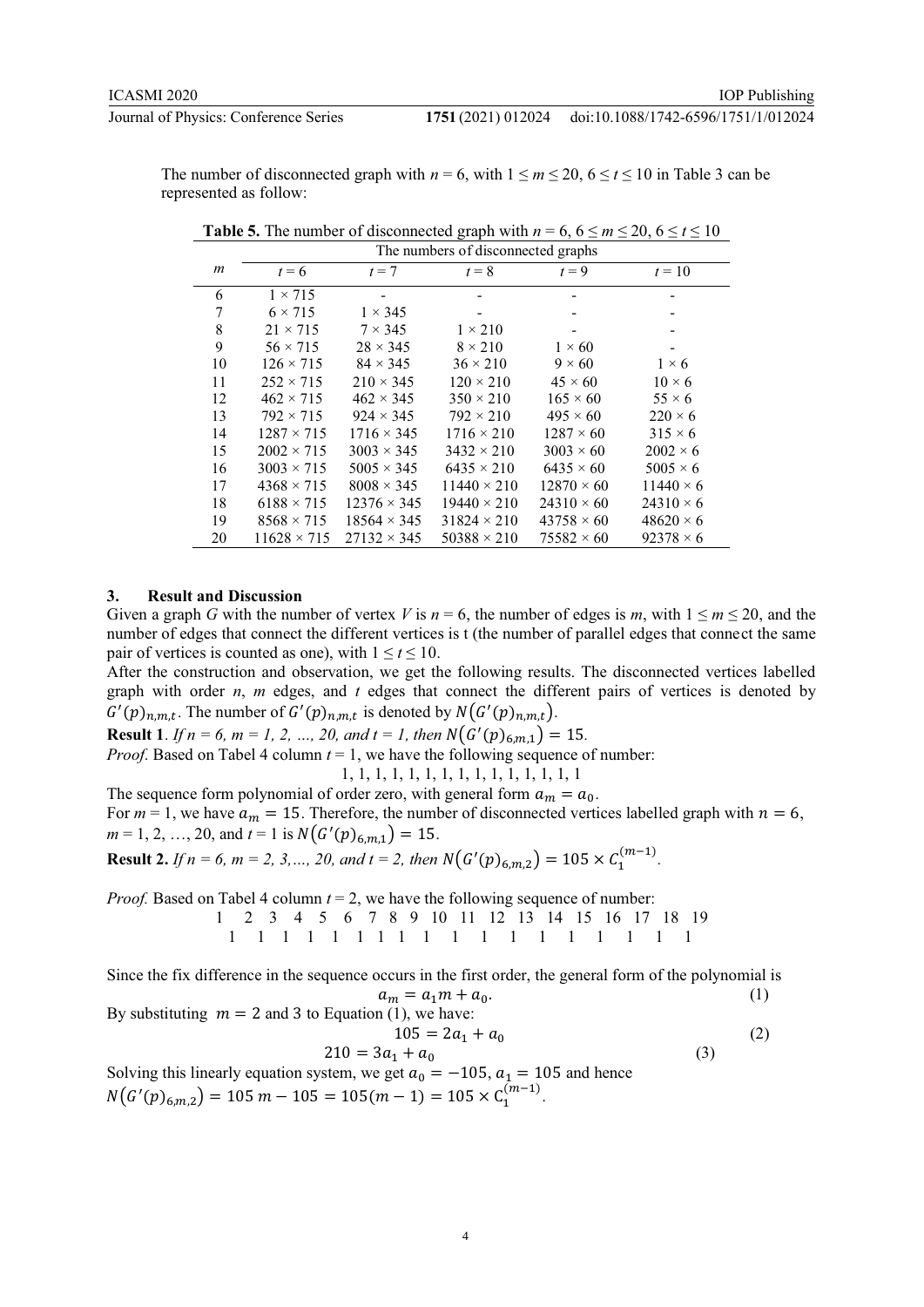# doi:10.1088/1742-6596/1751/1/012024

IOP Publishing

**Result 3.** *If*  $n = 6$ ,  $m = 3, 4, 5, ..., 20$ , and  $t = 3$ , then  $N(G'(p)_{6,m,3}) = 365 \times C_2^{(m-1)}$ . *Proof.* Based on Table 4 column  $t = 3$  and  $m = 3, 4, 5, ..., 20$ , we get the following sequence: 1 3 6 10 15 21 28 36 45 55 66 78 91 105 120 136 153 171 2 3 4 5 6 7 8 9 10 11 12 13 14 15 16 17 18 1 1 1 1 1 1 1 1 1 1 1 1 1 1 1 1

Since the fix difference in the sequence occurs in the second order, the general form of the polynomial is  $a_{\mu} = a_2 m^2 + a_3 m + a_4 m$ 

By substituting 
$$
m = 3, 4
$$
 and 5 to Equation (4), we have:

$$
365 = 9a_2 + 3a_1 + a_0
$$
(5)  

$$
1095 = 16a_1 + 4a_2 + a_3
$$
(6)

$$
1095 = 16a2 + 4a1 + a0
$$
  
2190 = 25a<sub>2</sub> + 5a<sub>1</sub> + a<sub>0</sub> (6) (7)

Solving this linearly equation system, we get  $a_2 = \frac{365}{2}$ ,  $a_1 = \frac{1095}{2}$ ,  $a_0 = \frac{730}{2}$  and hence  $N(G'(p)_{6,m,3}) = \frac{365}{2}m^2 - \frac{1095}{2}m + \frac{730}{2} = 365 \times C_2^{(m-1)}$ .

**Result 4.** For  $n = 6$ ,  $m = 4, 5, ..., 20$ , and  $t = 4$ ,  $N(G'(p)_{6,m,4}) = 975 \times C_3^{(m-1)}$ . *Proof*.

Based on Table 4 column  $t = 4$  and  $m = 4, 5, ..., 20$ , we get the following sequence: 1, 4, 10, 20, 35, 56, 84, 120, 165, 220, 286, 364, 455, 560, 680, 816, 969. This sequence is related to arithmetic polynomial of order three.

| 1 4 10 20 35 56 84 120 165 | $\cdots$                 | 560 680 816 969 |
|----------------------------|--------------------------|-----------------|
| 3 6 10 15 21 28 36 45      | $\cdots$                 | 120 136 153     |
| 3 4 5 6 7 8 9              | $\cdot \cdot$ $\cdot$    | 16 17           |
| 1 1 1 1 1 1 1              | <b>Contract Contract</b> |                 |

Since the fix difference in the sequence occurs in the third order, the general form of the polynomial is  $a_m = a_3 m^3 + a_2 m^2 + a_1 m + a_0.$  (8)

By substituting  $m = 4, 5, 6$  and 7 to Equation (8), we have:

$$
975 = 64a_3 + 16a_2 + 4a_1 + a_0
$$
(9)  

$$
3900 = 125a_3 + 25a_2 + 5a_1 + a_0
$$
(10)

$$
3900 - 125a_3 + 25a_2 + 3a_1 + a_0 \tag{10}
$$
  

$$
9750 = 216a_3 + 36a_2 + 6a_1 + a_0 \tag{11}
$$

$$
19500 = 343a_3 + 49a_2 + 7a_1 + a_0 \tag{12}
$$

Solving this linearly equation system, we get  $a_3 = \frac{19500}{12}$ ,  $a_2 = -\frac{11700}{12}$ ,  $a_1 = \frac{21450}{12}$ ,  $a_0 = -\frac{11700}{12}$  and hence

 $N(G'(p)_{6,m,4}) = \frac{19500}{12}m^3 - \frac{11700}{12}m^2 + \frac{21450}{12}m - \frac{11700}{12}$  $\frac{1700}{12}$  = 975 × C<sub>3</sub><sup>(m-1)</sup>. In a similar way as the Result 1-4, we can provide the following formulas: **Result 5.** For  $n = 6$ ,  $m = 5, 6, ..., 20$ , and  $t = 5$ ,  $N(G'(p)_{6,m,5}) = 957 \times C_4^{(m-1)}$ . **Result 6.** For  $n = 6, m = 6, 7, ..., 20$ , and  $t = 6, N(G'(p)_{6,m,6}) = 715 \times C_5^{(m-1)}$ . **Result 7.** For  $n = 6$ ,  $m = 7, 8, ..., 20$ , and  $t = 7$ ,  $N(G'(p)_{6,m,7}) = 345 \times C_6^{(m-1)}$ . **Result 8.** For  $n = 6$ ,  $m = 8, 9, ..., 20$ , and  $t = 8$ ,  $N(G'(p)_{6,m,8}) = 210 \times C_7^{(m-1)}$ . **Result 9.** For  $n = 6$ ,  $m = 9, 10, ..., 20$ , and  $t = 9, N(G'(p)_{6,m,9}) = 60 \times C_8^{(m-1)}$ . **Result 10.** For  $n = 6$ ,  $m = 10, 11, ..., 20$ , and  $t = 10$ ,  $N(G'(p)_{6,m,10}) = 6 \times C_9^{(m-1)}$ .

### **4. Conclussion**

From the results, we can conclude that the number of disconnected vertices labeled graphs of order six (*n*  $= 6$ ), *m* edges and *t* edges that connecting different pairs of vertices, with  $1 \le m \le 20$ ,  $1 \le t \le 10$ ,  $t \le m$ , and